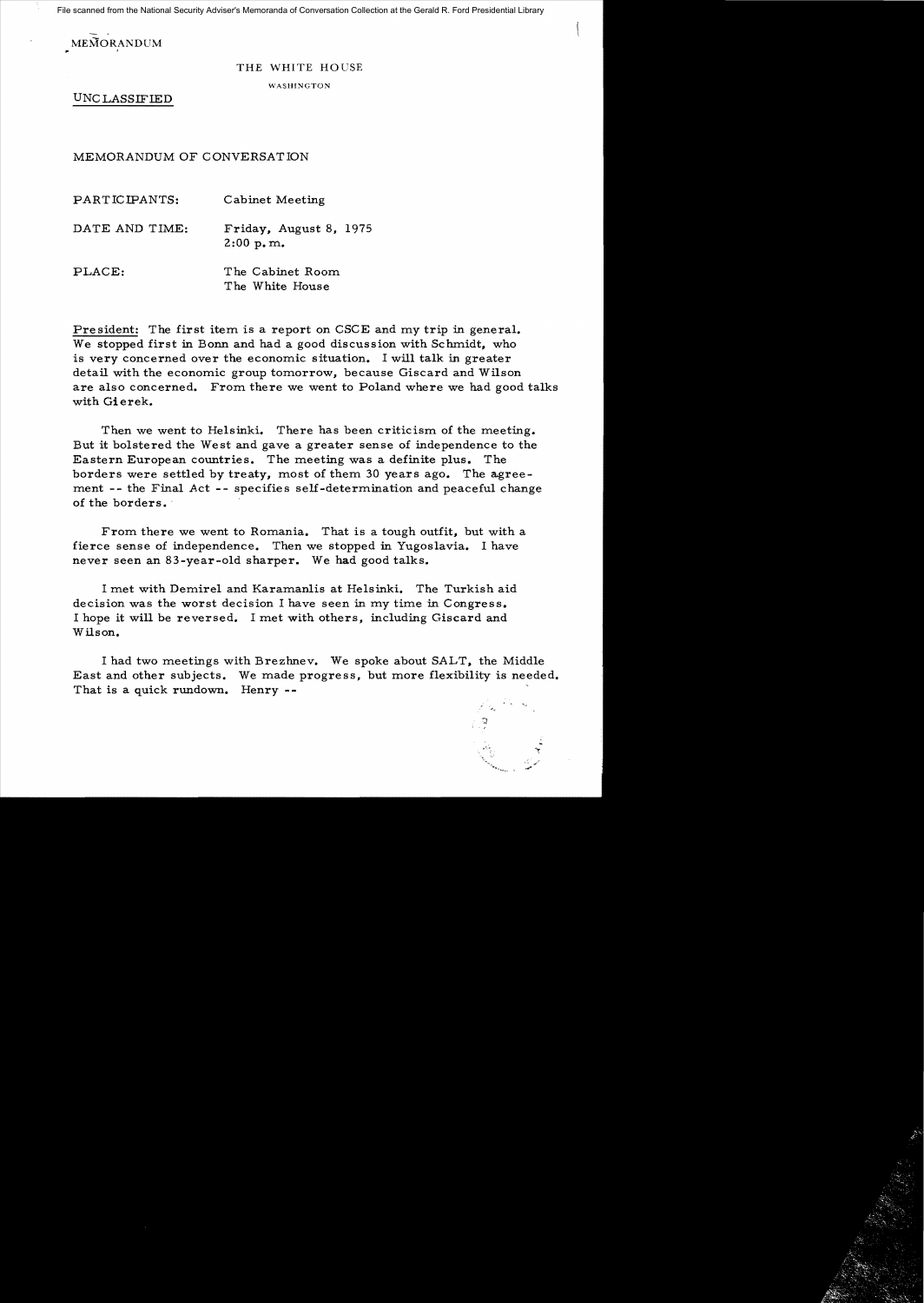Kissinger: CSCE was never an element of US foreign policy. We never pushed it and stayed a half step behind our allies all through the process. But we didn't want to break with our allies or confront the Soviets on it. The complaints we are seeing show the moral collapse of the academic community. They are bitching now about the borders we did nothing to change when we had a nuclear monopoly. Indeed, they beat Dulles about the head for his position. As the President said, the borders were legally established long ago. All the new things in the document are in our favor--peaceful change, human contacts, maneuver notification. At the Conference, it was the President who dominated the Conference and it was the West which was on the offensive. It was not Brezhnev who took a triumphal tour through Eastern Europe - - it was the President. And even if every spectator was paid -- which I don't believe -the leadership in those countries felt strongly enough about demonstrating their independence to put out so much money.

Our relations now with our allies are better than ever since the early Marshall Plan days. Our relations with the Soviets -- we didn't have the impression this group was on the upswing. Anyone observing from another planet would not have thought Communism was the wave of the future.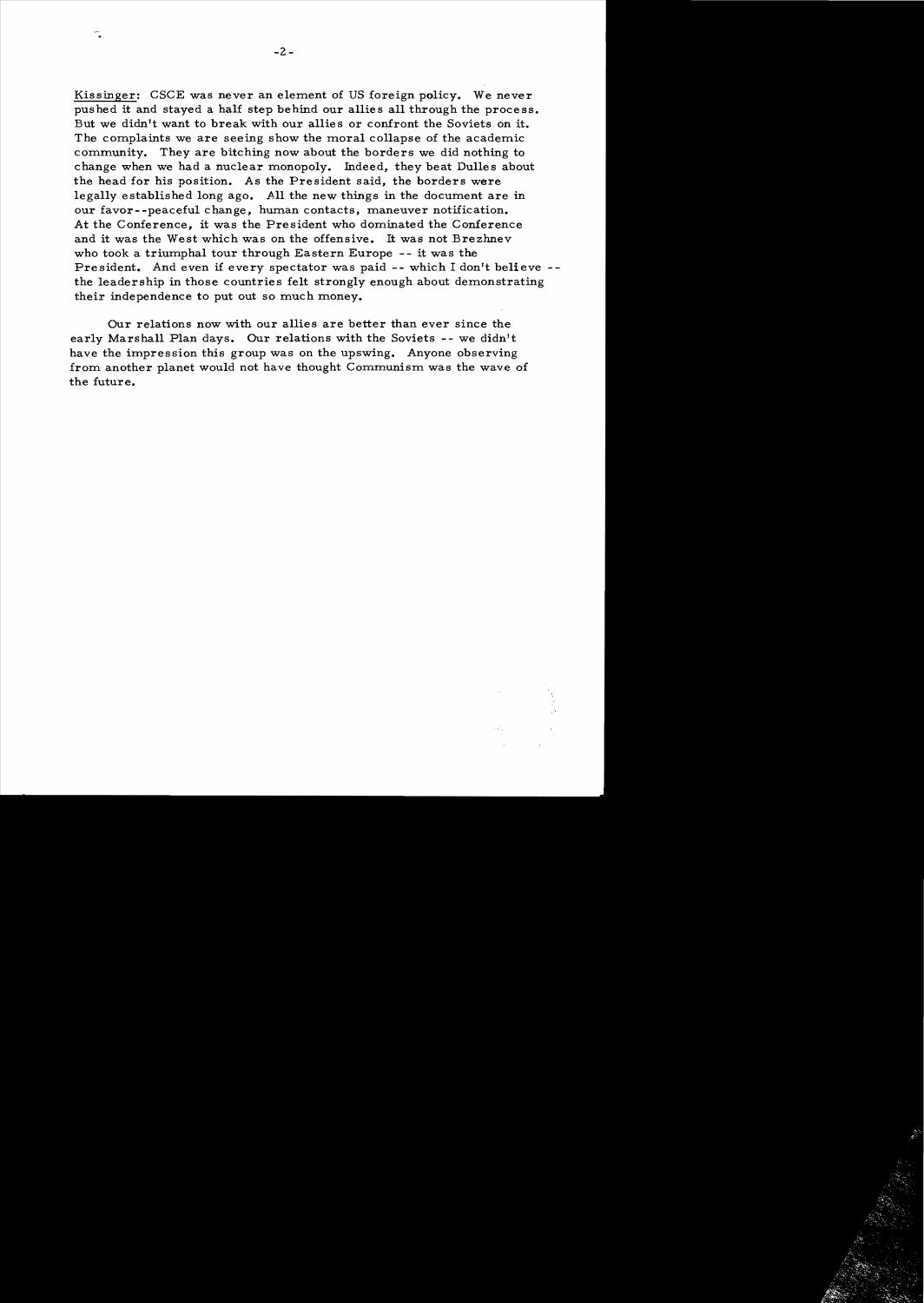تأخير <sub>معن</sub>ى []<br>-Corbinet Wieting  $8000725250 \mu m$ t The figt than is a report on CSC 2x my tig in jud. We styped 1st in Ban : hat good discours of of Schwitt, whis very enanced donc ever it 2 mil Tell in greater heteril vote ever quey tournant bem Garnet Victor observad-Fra From this to Polind where we had good tothe <u>GS (Gurik,</u> Them to Hireche of here has been certain of county. But it bolotured a create gave on question unefidad to E Emericantie Themoty me as depitos. The boules were settled by trady, wort of them seeps ago. The agreement oprofiso seit deter e procepel change of broders. From There to Romania, a tough onlight, but cola ferme sund delja. The to jugo. There Mondagen an 83 yeard sharger, Weshout  $\label{eq:3} \mathcal{L} = \left\{ \begin{aligned} \text{where } \mathcal{L} \text{ is the } \mathcal{L}^{\text{c}} \text{,} \end{aligned} \right.$ great Catho.) Denet of Donnel & Rara. The Terminat ind chasin was wast in my think in long. I hope it will A reversel but of the paid Creat earlier. Hur 2 without Buz. Spoke Sort ME & setre We viale prog but mon physis enceded. That a quince mushim Hin --K Hate CSCE was under a slavait of USFR We wenn pushed st & stayed he step her alterno. But we chilin to cont to heart as form as this or conporte Sons on it. The complaints show i unant callepse of acad. County. They betaling mom deat bardens au chil northing & change when